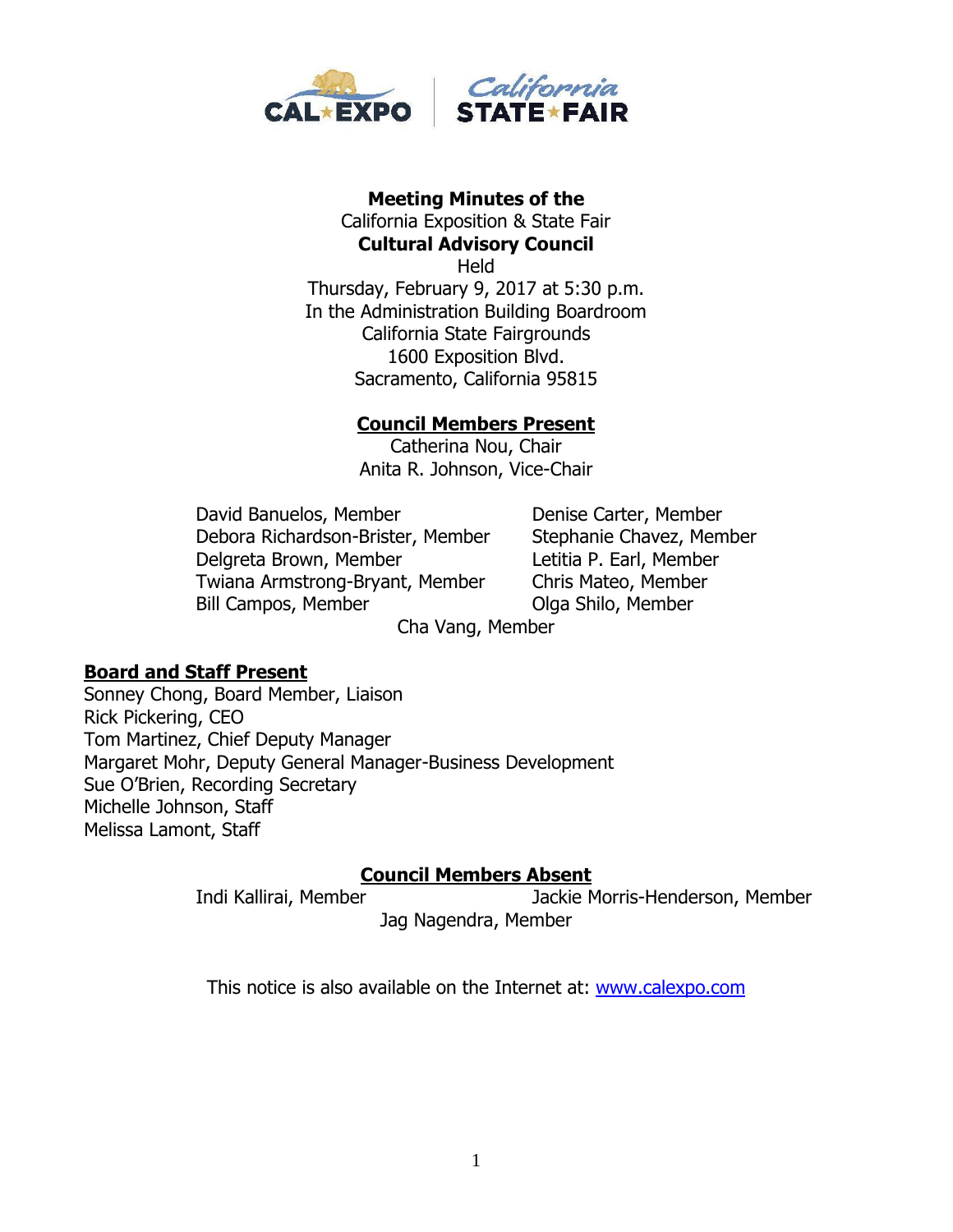### **MINUTES**

- **1) CALL TO ORDER** The meeting was call to order at 5:34 p.m. by Chair Nou.
- **2) ROLL CALL**  Role was taken.

Council Members Brown, Kallirai, Morris-Henderson and Nagendra were not present.

**3) INTRODUCTION OF GUESTS & STAFF –** Introductions were made around the room of Councilmembers, Board members and Staff.

### **4) APPROVAL OF PREVIOUS MEETING MINUTES**

**a)** Approval of Council Meeting Minutes of January 12, 2017

#### **Motion:**

It was moved by Council Member Banuelos, and seconded by Vice Chair Johnson to approve Meeting Minutes from January 12, 2017. **All in favor, motion carried.**

## **5) Staff & Member Updates**

**a)** Cal Expo Updates

Melissa Lamont from Wilson Entertainment introduced herself and gave a summary of the process to apply to perform on the Community Stages at State Fair.

Michelle Johnson, Culinary Programs Coordinator explained the process that was used last year by CAC. Councilmember Banuelos and Councilmember Earl volunteer to coordinate the cooking demonstrations for the 2017 State Fair on Saturday, July 22, 2017.

**b)** Programs Updates

CEO Pickering introduced DGM Margaret Mohr, who is the new Business and Marketing Director. DGM Mohr talked about community outreach and sent around a signup sheet to help with the community events.

CEO Pickering reported that the olive oil, cheese and wine competitions have been moved up to March/April from May/June. This move will ensure that the Best of California magazine will be printed and available during State Fair. Programs is working on an exhibit to honor the Farm Worker and their contribution to Agriculture.

CEO Pickering explained that he and Chief DGM Martinez are reaching out to community leaders to gather input for opening and closing nights.

CEO Pickering mentioned that the Jaripeo dance will be back this year and trying to have a second dance.